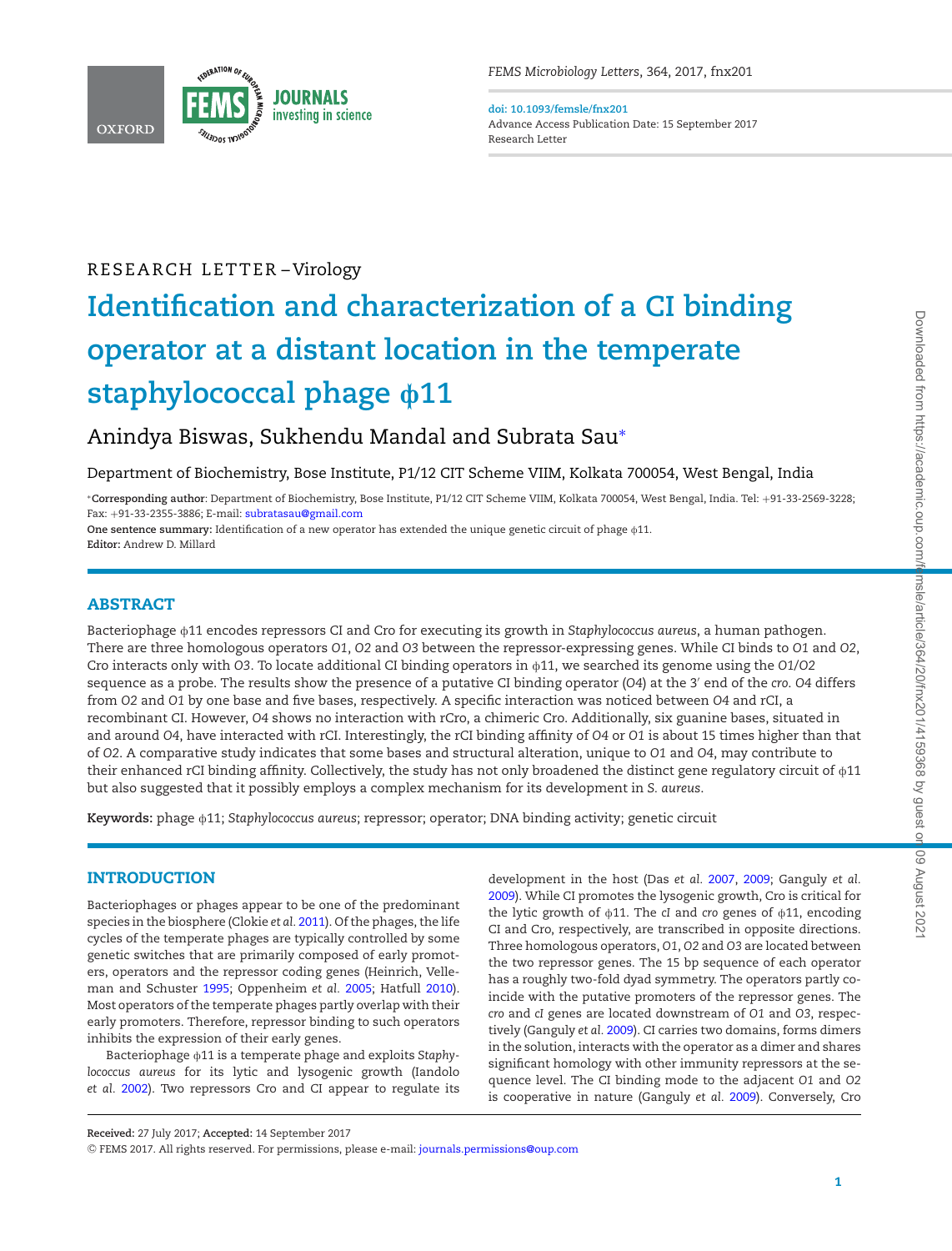shows interaction only with *O3*. The mechanism of binding of  $\phi$ 11 repressors to the cognate operators differs completely from those of lambdoid phages and the phages infecting other grampositive bacteria (Johansen, Brøndsted and Hammer 2003; Oppenheim *et al.* 2005; Kenny *et al.* 2006; Alsing *et al.* 2011; Koberg *et al.* 2015). Additionally, the N-terminal domain of  $\phi$ 11 CI, unlike the similar domains of other phage repressors (Jordan and Pabo 1988; Mondragón et al. 1989; Sevilla-Sierra, Otting and Wüthrich 1994; Pinkett *et al.* 2006; Pedersen *et al.* 2008), primarily exists as a dimer in solution and binds to *O1* and *O2* with different affinity (Biswas, Mandal and Sau 2014).

The *cI*–*cro* intergenic region in the temperate phages usually carries two to three operator sites that interact with CI (Johansen, Brøndsted and Hammer 2003; Sumby and Waldor 2003; Oppenheim *et al.* 2005; Pinkett *et al.* 2006; Koberg *et al.* 2015). In the temperate lactococcal or streptococcal phages, an additional CI binding operator site is situated at the 3′ end of *cro* or another lytic gene. A loop structure, postulated to be formed using the CI proteins bound at distant operator sites, possibly ensures the tight regulation of gene expression in such temperate phages (Oppenheim *et al.* 2005; Alsing *et al.* 2011). Of the *S. aureus* phages, Sa3ms seems to carry a CI binding operator site at the 3′ end of its *cro* (Sumby and Waldor 2003). However, the distantly located Sa3ms operator or the way Sa3ms CI binds to the cognate operators has not been characterized yet at length. Herein, we report that *S. aureus* phage  $\phi$ 11 also carries a distantly situated operator (*O4*) having more than 60% sequence identity with both *O1* and *O2*. The *O4* operator shows interaction only with rCI, a recombinant  $\phi$ 11 CI. Interestingly, the order of rCI binding affinity of the operators is *O1* ≈ *O4* > *O2* though the closest sequence homolog of *O4* is *O2*. Some structural determinants in the *O1* and *O4* may be responsible for their higher CI binding affinity.

## MATERIALS AND METHODS

#### **Bacterial and phage strains**

*Staphylococcus aureus* and *Escherichia coli* were routinely grown in Trypticase soy broth and in Luria-Bertani broth, respectively (Biswas, Mandal and Sau 2014). The growth media were supplemented with the appropriate antibiotic whenever required. Phage  $\phi$ 11 was grown according to a standard procedure (Iandolo *et al.* 2002).

#### **Molecular biological methods**

Plasmid DNA isolation, enzymatic treatment of DNA, agarose gel electrophoresis, polymerase chain reaction (PCR), purification of DNA fragments, labeling of DNA fragment with [ $\gamma$ - $^{32}$ P]Adenosine triphosphate (ATP), protein estimation, native polyacrylamide gel electrophoresis (PAGE), Sodium dodecyl sulfate (SDS)-PAGE, urea-PAGE and polyacrylamide gel staining were carried out as described (Sambrook and Russell 2001; Biswas, Mandal and Sau 2014). Recombinant  $\phi$ 11 CI and recombinant  $\phi$ 11 Cro (rCro) were purified as described (Das *et al.* 2009; Biswas, Mandal and Sau 2014).

#### **Preparation of DNA fragments**

The gel mobility shift assays were performed using different DNA fragments such as O1, O2, O4 and cspC. The sizes of O1, O2, O4 and cspC fragments are 34, 49, 192 and 214 bp, respectively. The cspC DNA does not carry any CI binding operator, whereas O1 and O2 DNAs carry *O1* and *O2* operator, respectively (Ganguly *et al.* 2009; Biswas, Mandal and Sau 2014). Conversely, O4 DNA carries the putative CI binding operator *O4*. The O1, O2 and cspC DNA fragments were synthesized as stated before (Ganguly *et al.* 2009). The O4 DNA fragment was synthesized by PCR using the primer pairs O4–1 (5′ TGACGAA AATATTGGAGA 3′ ) and O4–2 (5′ AAGATCTCGAGTGTATCT 3′ ) and the f11 genomic DNA as the template (Ganguly *et al.* 2009).

The top and bottom strands of O4 DNA were separately labeled with <sup>32</sup>P using a standard procedure (Biswas, Mandal and Sau 2014) with modifications. Briefly, the top strand-labeled O4 DNA was obtained by amplifying the  $\phi$ 11 genomic DNA with O4–2 and the <sup>32</sup>P-labeled O4–1 primers. Conversely, labeling of the bottom strand of O4 DNA was done using  $\phi$ 11 genomic DNA, O4–1 and the <sup>32</sup>P-labeled O4–2. To label the bottom strand of 94 bp O4' DNA, it was amplified using  $\phi$ 11 genomic DNA, O4–1 and the <sup>32</sup>P-labeled O4–3 (5′ ATGATTGGTCTTGCAT TTG 3′ ).

#### **Gel shift assay**

To study the rCI–DNA interaction, gel shift assay was performed as described previously (Biswas, Mandal and Sau 2014). Briefly, the reaction mixtures containing different concentrations of rCI and ∼0.1 nM <sup>32</sup>P-labeled DNA were incubated followed by their analysis by a 10% native PAGE. The resulting autoradiogram was scanned using a densitometer (Bio-Rad). The extents of bound DNA, determined from the scanned data, were used to determine the half-maximal rCI binding concentration (*K*<sub>D</sub>) as described (Biswas, Mandal and Sau 2014).

## **Footprinting assay**

DNase I footprinting assay was performed by a standard method with minor modifications (Ganguly *et al.* 2009). Briefly, the <sup>32</sup>Plabeled O4/O4′ DNA (∼5000 cpm) in the presence or absence of rCI was incubated on ice for 20 min. The reaction mixtures were made 1 mM with MgCl<sub>2</sub> and treated with 0.15 units of DNase I for 5 min at room temperature. After terminating the reactions with a stop solution, the digested DNA fragments were purified as described (Sambrook and Russell 2001). The adenine plus guanine  $(A + G)$  and guanine  $(G)$  sequencing ladders were produced from the same labeled DNA fragments as described (Ganguly *et al.* 2009). Finally, the DNA fragments, separated by the 8% urea-PAGE, were analyzed as demonstrated (Biswas, Mandal and Sau 2014).

Dimethyl sulfate (DMS) protection assay was performed as described earlier (Biswas, Mandal and Sau 2014). Briefly, the reaction mixtures containing the <sup>32</sup>P-labeled O4 DNA (∼5000 cpm) and varying concentrations of rCI were incubated followed by their treatment with 0.2% DMS for 2 min at room temperature. The O4 DNAs, purified from the stopped reaction mixtures, were used to produce the G-specific DNA fragments as stated before (Ganguly *et al.* 2009). The DNA fragments, resolved along with the  $A + G$  ladders, were analyzed as described above.

## RESULTS AND DISCUSSION

## **Identification of a new operator**

Phage  $\phi$ 11, like other temperate phages (Johansen, Brøndsted and Hammer 2003; Oppenheim *et al.* 2005; Koberg *et al.* 2015), may carry a CI binding operator at location away from the operators in its *cI–cro* intergenic region (Ganguly *et al.* 2009). To identify such operator, we manually searched the genome sequence of  $\phi$ 11 using the sequence 'TACACG' as a probe. The 5'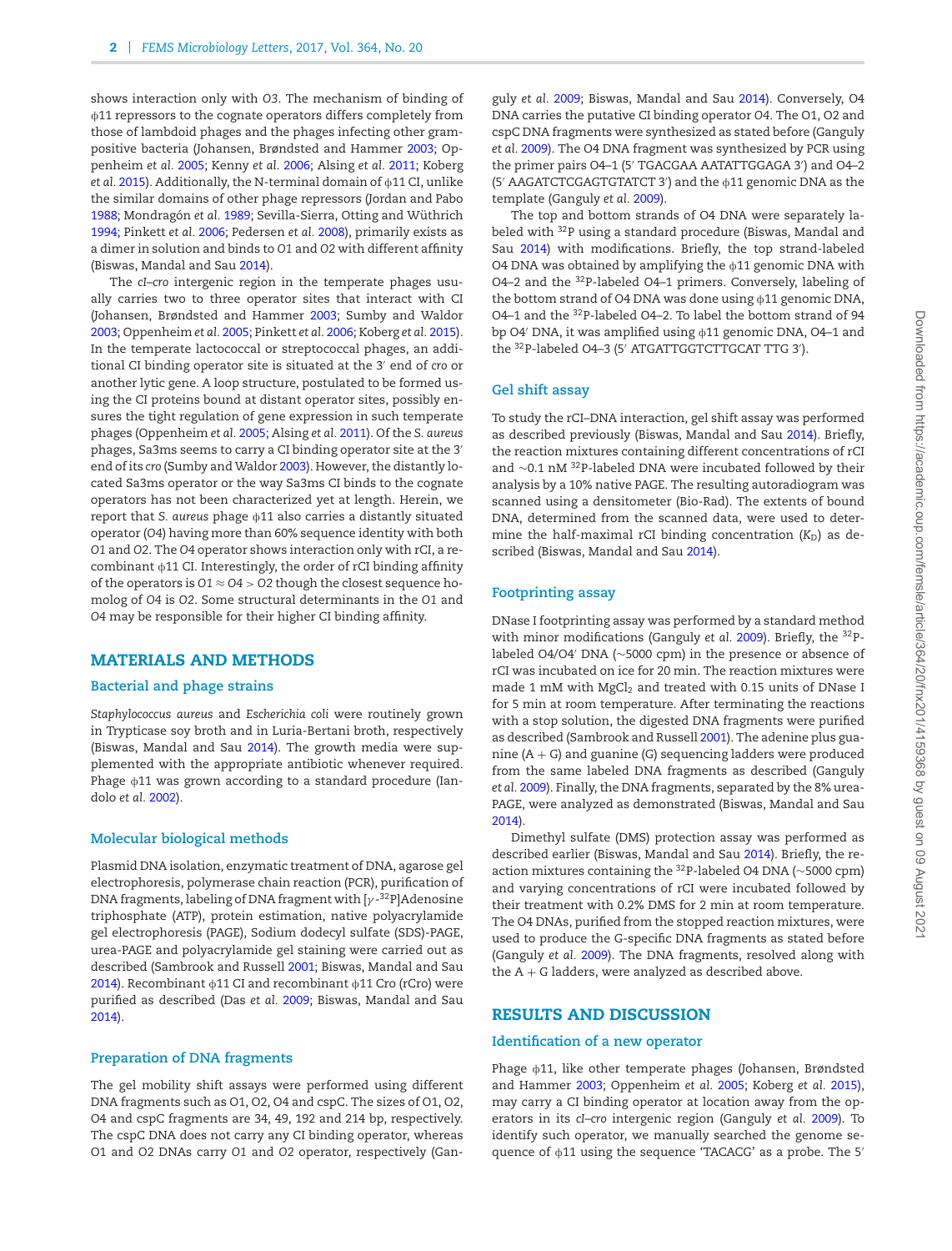

**Figure 1.** Identification of operator *O4*. **(A)** A schematic representation of the f11 gene regulatory region. The sequences of four homologous operators (*O1*, *O2*, *O3* and *O4*) are covered by the rectangular boxes. The *cI* and *cro* genes are shown by two arrows pointing in opposite directions. The stop codon of Cro has been underlined. The gene regulatory region has not been drawn to scale. The autoradiogram of gel shift assay shows the interaction between the labeled O4 DNA fragment and the indicated concentrations of rCI **(B** or **C)** or rCro **(D)**. The binding of rCI (1 nM) to the labeled O4 DNA was also tested in the presence of indicated amount of cold O4 DNA (O4∗) or cspC DNA **(C)**. The '+' and '−' denote presence and absence of DNA or protein. Arrowhead indicates rCI–O4 DNA complex.

ends of both *O1* and *O2* carry the above sequence (Ganguly *et al.* 2009), prompting us to consider it in our investigation. The analysis shows the presence of a putative CI binding operator (designated as *O4*) at the 9 bp upstream of the stop codon of *cro* (Fig. 1A). The tentative 15 bp *O4* that shares ∼93% sequence identity with *O2* differs from the latter by a single base (C/G versus A/T) at position 6′ (Fig. 1A). Conversely, *O4* shows more than 65% sequence identity with *O1* that varies from the former by five bases (Fig. 1A). Interestingly, the base at the position 6′ (C/G) in *O1* and *O4* are identical.

## **Interaction between rCI and** *O4*

To test whether  $\phi$ 11 CI interacts with the putative operator O4, a gel shift assay was carried out using a <sup>32</sup>P-ATP labeled O4 DNA fragment (Fig. 1B) and the varying concentrations of rCI. The resulting autoradiogram reveals the gradual formation of a shifted complex upon increasing the concentration of rCI, indicating that rCI binds to *O4*.

To determine whether the binding of rCI to the O4 DNA is specific, an additional gel shift assay was carried out with rCI in the presence of cold O4 DNA or cspC DNA. As seen in Fig. 1C, the labeled *O4* DNA competed with the cold O4 DNA but not with cspC DNA for the binding of rCI, suggesting a specific interaction between rCI and *O4*.

The *O4* operator shows ∼47% identity with *O3* at the sequence level (data not shown), indicating that  $\phi$ 11 Cro may interact with O4 DNA. To verify it, we performed a gel shift assay using the labeled O4 DNA and increasing concentrations of rCro. However, no detectable shifted band was observed, even at  $\mu$ M rCro, indicating that it does not bind to O4 DNA under the conditions tested (Fig. 1D). Together, the data suggest that rCI and not rCro binds to the *O4* operator.

#### **Localization of** *O4* **operator**

To localize the CI binding site in the *O4* DNA, a DNase I footprinting experiment was carried out using two different concentrations of rCI and the labeled O4 or O4′ DNA (Fig. 2A). The footprints, generated using the labeled top and bottom strands of DNA, revealed that a single region of DNA was protected from DNase I digestion in the presence of rCI. Notably, rCI shielded

the  $+212$  to  $+239$  region of the top strand and the  $+207$  to  $+231$ region of the bottom strand, respectively (Fig. 2B). The 15 bp *O4* operator is located at the center of the protected site. Thus, the data confirmed the gel shift assay data (Fig. 1B) and also demonstrated the presence of a single rCI binding site in the O4 DNA.

#### **Interaction between CI and 15 bp** *O4*

To verify whether O4 interacts with  $\phi$ 11 CI, a DMS protection assay was performed using two different concentrations of rCI and the labeled *O4* DNA. The resulting autoradiograms show that intensity of two G bases in the top strand and four G bases in the bottom strand is decreased in the presence of rCI (Fig. 2C). A densitometric analysis indicates that there is ∼50%–70% reduction of the intensity of the bottom strand-specific G bases in the presence of rCI. Under similar conditions, the intensity of the G bases in the top strand was decreased nearly 80%–90%. While the protected G bases in the top strand are located at positions +214 and +225, those protected at the bottom strand are situated at positions  $+217, +219, +226$  and  $+230$  (Fig. 2C). All of the protected G bases appear to be present in and around the 15 bp *O4* and may be responsible for interaction with rCI (Fig. 2C). The intensity of the +224G base in the bottom strand was increased notably (Fig. 2C) indicating that it was more exposed as a result of the rCI-induced conformational change of *O4*.

#### **Comparative binding affinity of rCI**

To compare the rCI binding affinity of *O4* with those of *O1* and *O2*, gel shift assays were separately performed with increasing concentrations of rCI and <sup>32</sup>P-labeled O4 (Fig. 3A), O1 (Fig. 3B) and O2 (Fig. 3C) DNAs. As expected, gradual formation of one shifted complex by each set of DNA and rCI was observed. The amount of the operator DNA bound, determined from the resulting autoradiograms, was plotted against the concentrations of rCI (Fig. 3D). The yielded *K*<sub>D</sub> values for the interactions between rCI-*O1*, rCI–*O2* and rCI–*O4* DNAs are 1.55 ± 0.17, 27.55 ± 3.67 and 1.30  $\pm$  0.06 nM, respectively. Further analysis revealed that rCI bound to  $O1$  and  $O4$  sites with a nearly similar affinity ( $P = 0.29$ ). As noticed before with *O1* (Ganguly *et al.* 2009), the rCI binding affinity of  $O4$  is significantly higher than that of  $O2$  ( $P = 0.03$ ).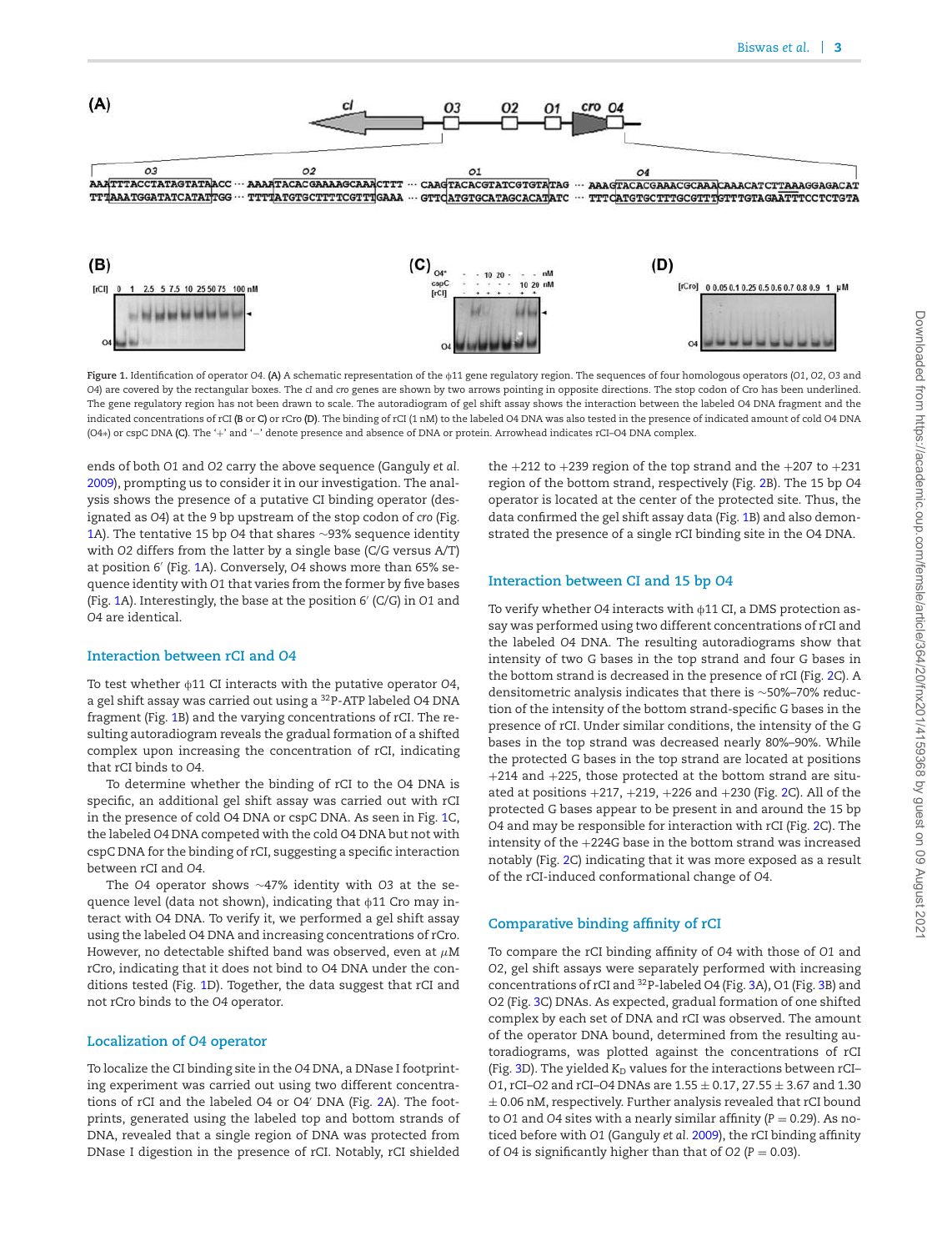

**Figure 2.** Footprinting assay. **(A)** Autoradiograms of DNase I footprinting assays produced using the top (Top) strand labeled O4 DNA and the bottom (Bottom) strand labeled O4′ DNA. The labeled DNAs were incubated with 250 and 500 nM rCI (+) or without (−) rCI prior to DNase I digestion as described (Ganguly *et al.* 2009). The resulting DNA fragments were separated using the G and the A + G markers. The location of the 15 bp *O4* site within the shielded region is presented by a solid bar. **(B)** Summary of different footprinting assay. The lines above and below the *O4* carrying DNA sequence denote the DNase I-protected sites. The 15 bp *O4* is surrounded by a rectangular box. The protected and the hypermethylated G bases are indicated by arrowhead and star, respectively. Considering the putative initiation site of *cro* as +1, the entire O4 DNA sequence is numbered. The stop codon of Cro is underlined. **(C)** Autoradiograms of DMS footprinting assay. The top (Top) and bottom (Bottom) strand labeled O4 DNA were incubated with 250 and 500 nM rCI (+)/without (−) rCI and exposed to DMS as described (Ganguly *et al.* 2009). The resulting DNA fragments were analyzed using the A + G marker. The shielded and the hypermethylated G bases are indicated by arrowhead and star, respectively.

In the present study, the identification of *O4* has not only extended the CI-regulated genetic circuit of  $\phi$ 11 (Fig. 4A) but also indicated that its gene regulation is more complex than what has been presumed earlier (Ganguly *et al.* 2009). The gene regulatory region in  $\phi$ 11 is nearly identical to that in the streptococcal phage TP-J34 (Koberg *et al.* 2015). However, the  $\phi$ 11 CI counterpart of phage TP-J34 showed binding to all three operators located between its two repressor genes. The lactococcal phages, unlike the above phages, carry two operators between their repressor and antirepressor genes and a third operator at the 3′ end of their antirepressor or another lytic gene (Kenny *et al.* 2006; Alsing *et al.* 2011). The lactococcal phage repressor binds to the

distant operator and one of the operators in the immunity region with nearly similar affinity (Alsing *et al.* 2011). Conversely, the interaction between the lactococcal phage repressor and another operator in the immunity region is exceedingly weak. The function of antirepressor in the lactococcal phages does not match with the function of Cro or equivalent protein of either  $\phi$ 11 or phage JP-34 (Alsing *et al.* 2011). Collectively, the mechanism of action of  $\phi$ 11 repressors (Fig. 4A) may not be identical to those of other phage repressors.

Various DNase I footprinting assays have indicated that the 15 bp operators and their flanking regions are protected by rCI (Fig. 2; Ganguly *et al.* 2009). Conversely, different DMS footprint-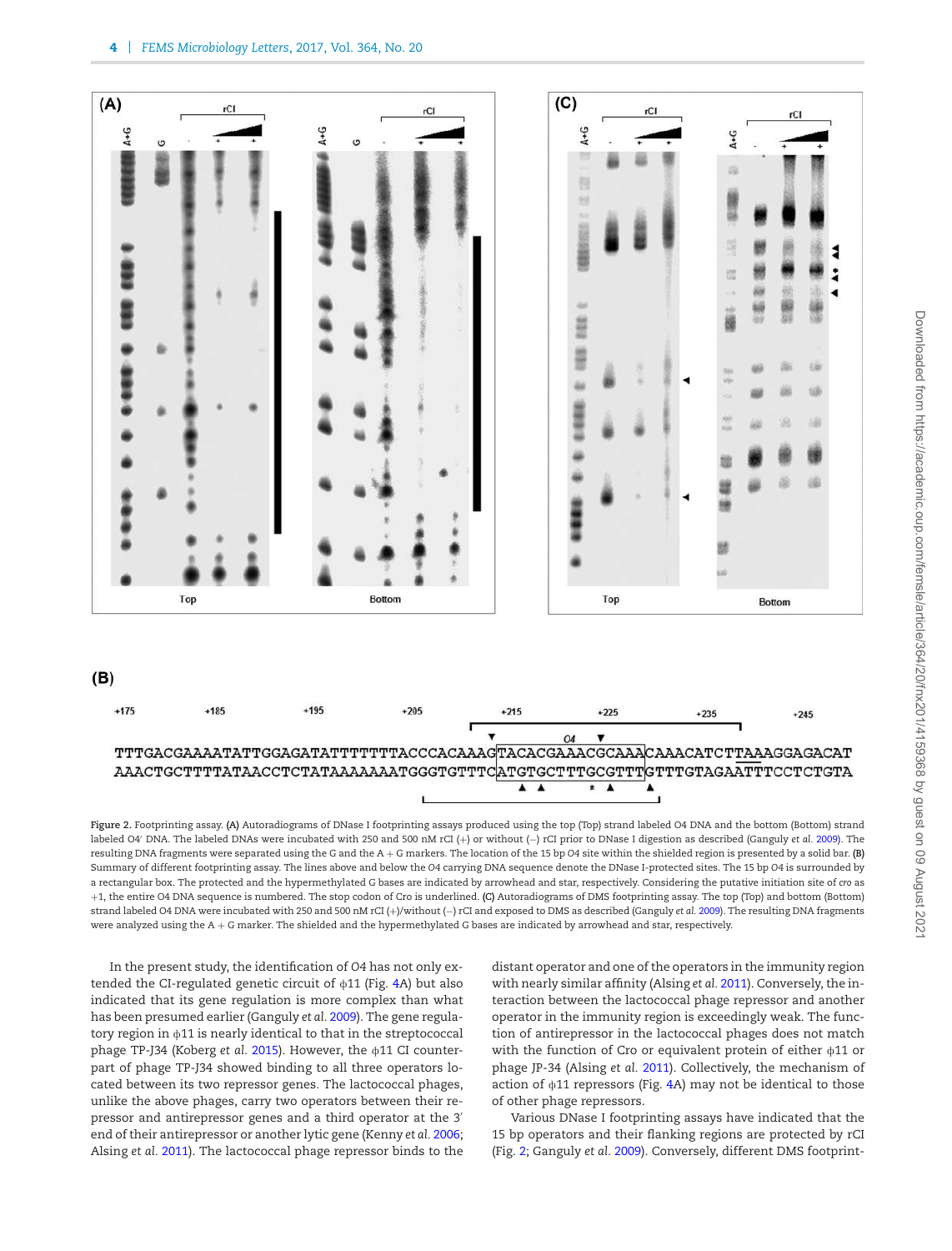

**Figure 3.** Interaction between rCI and different operators. Autoradiograms of gel shift assay **(A**–**C)** demonstrate the interaction between the labeled DNA fragments and the varying concentrations of rCI. In panels A, B and C, the concentrations of rCI are 0.25–50 nM, 0.5–75 nM and 5–200 nM, respectively. The shifted rCI-DNA complexes are denoted by an arrowhead. (D) The extents of operator bound (in %), determined using the data from the autoradiograms (panels A-C), are plotted against the varying concentrations of rCI. The error bars represent standard deviations of three separate experiments.



**Figure 4.** Gene regulatory elements of  $\phi$ 11. **(A)** A cartoon picture demonstrating the mechanisms utilized by two different  $\phi$ 11 repressors to inhibit gene expression by binding to distinct operators. **(B)** Sequences of CI binding operators (*O1*, *O2* and *O4*) and the neighboring regions. The indicated 15 bp operator sites are boxed. The operator sequences are numbered as described in Fig. 1. The red colored bases are present in all of the 15 bp operators. The blue colored bases are present in any pair of operators. The protected and the hypermethylated G bases are indicated by arrowheads and stars, respectively.

ing assays have suggested that *O4*, unlike *O1* or *O2* (Ganguly *et al.* 2009), employs one extra G base for interaction with rCI (Fig. 2). However, a comparative analysis opines that the identical sets of conserved G bases at the top and bottom strands of the *O1* or *O2* and *O4* may have interacted with rCI (Fig. 4B). The common G bases in *O2* and *O4* and their immediate flanking regions may interact with rCI, as shown by footprinting experiment. Furthermore, the G base located immediately upstream of the 15 bp *O1* or *O4* seems to possess a rCI binding ability. Such symmetry in the interaction suggests that the mode of binding of rCI to the operators is nearly similar.

Six base pairs in the left and three base pairs in the right halves of *O1* and *O4* are identical (Fig. 4B). Conversely, a total of 14 base pairs in the left and right halves of *O2* and *O4* are identical. Despite such homology, the rCI binding affinity of *O2* is significantly less than that of *O4* or *O1* (Fig. 3D). The 15 bp *O2* differs from the *O4* or *O1* at position 6′ (A/T versus C/G). The G base at the position 6′ of either *O1* (Ganguly *et al.* 2009) or *O4* does not interact with rCI (Fig. 2). However, there is a conformational alteration at position 6′ of *O1* (Ganguly *et al.* 2009) or *O4* (Fig. 2) in the presence of rCI. The possible CI-mediated conformational change of *O2* at position 6′ may not be identical as it carries a different base at this position. Such a difference in the structural alteration, in turn, may be responsible for more stable binding of rCI by *O1* or *O4*. The rCI binding G base, located immediately upstream of both *O4* and *O1*, is missing in *O2* (Fig. 4B). This unique G base at the upstream of *O1* and *O4* may also have contributed to their significantly higher CI binding affinity. Currently, the biological role of the higher CI binding affinity of *O4* is not known with certainty.

## ACKNOWLEDGEMENTS

The authors thank Mr M Das and Mr A Poddar for their excellent technical support. The authors also thank Dr J Kajfasz (University of Florida, USA) for rectifying the manuscript.